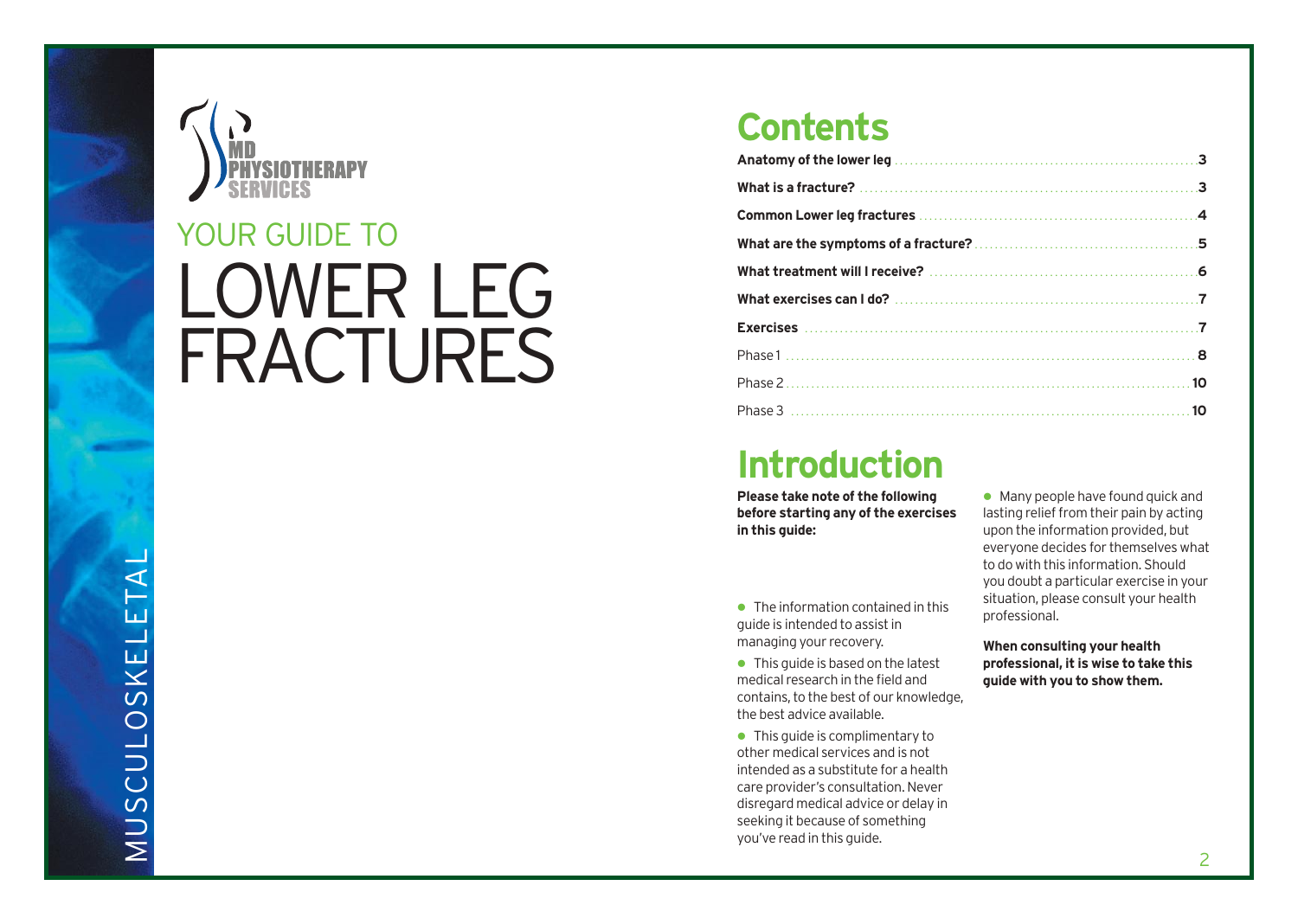# **Anatomy of the lower leg**

The lower leg is made up of two bones namely; the **Tibia**and the **Fibula**. The Tibia and Fibula join together at both the knee and the ankle joint. The Tibia lies on the inner side of the leg and is the bone of the lower leg that bears most of the body weight. It connects at the knee to the femur (thigh bone) and

at the ankle to the Talus (foot bone). The fibula sits on the outer side of the lower leg and joins to the tibia just below the knee joint and on the outer side of the ankle joint. The bones of the lower leg are stabilised at both the knee and ankle joint by strong fibrous ligaments, tendons and muscles.

# **What is a fracture?**

A fracture is a break in the continuity of the bone and is visible on x-ray.

Fractures occur when the ultimate yield point of the bone is reached, which can be a result of a single traumatic incident (direct or indirect forces being applied to the bone), repetitive stress (this can cause fatigue e.g. dancers and athletes) or a pathological fracture (these occur when the bone is abnormally weakened e.g. osteoporosis). Fractures of the lower leg include both tibia and fibula, with fractures of the tibia generally resulting in associated fibula fractures due to the force that is transmitted along the membrane that connects the two. Tibia and fibula fractures mostly occur as a result of either indirect (twisting your leg with your foot planted) or direct (motor vehicle accident) trauma, but are also commonly affected by repeated stresses resulting in stress fractures of these bones.

The type of fracture that occurs is dependent on the direction and strength of the force, as well as being influenced by the underlying strength of the bone, and the restraining action of the

surrounding soft tissue. When the fractured ends of the bone pierce the skin, the

injury is known as an open (or

compound) fracture. A closed (simple) fracture occurs when the skin remains intact. The treatment that you will receive after sustaining a fracture to your tibia/fibula will greatly depend on the type of fracture, for example, an open (compound) fracture is seen as a great risk of infection and therefore requires special and immediate treatment. All fractures however should be viewed as potentially serious injuries as they do not only result in damage to the bone, but also to the soft tissues in the immediate surrounding areas i.e. tendons, ligaments, muscles, nerves, blood vessels and the skin.

# **Common lower leg fractures**

Tibia and Fibula fractures can occur anywhere along the length of the bone. The site of the fracture is mostly dependent on the site of the impact, or cause of the injury. Most fractures occur around the ankle. The common sites and types of fractures that occur in the lower leg are listed below.

## **1.Tibial Pilon/Plafond Fractures:**

This involves an injury to the lower end of the tibia (closest to the ankle) and is mostly the result of a high energy loading injury i.e. jumping from a considerable height, or low energy rotational injuries i.e. having your foot planted and rotating on it.

## **2.Tibial Plateau Fractures:**

These fractures of the surface of the tibia that comes into contact with the thigh bone (femur). These fractures generally follow a trauma such as that sustained in a car accident or being hit by a car. It is thought that road traffic accidents account for 40-60% of these fractures, however in older osteoporotic patients these fractures can result from far less trauma due to the reduced strength of the bone.

### **3.Tibial Shaft Fractures:**

This is the most common long bone fracture to occur and these injuries usually involve a fracture to the fibula as well. Fractures to the shaft of the tibia can result in both open and closed injures. Tibial shaft fractures are described according to their position along the length of the tibia

(i.e. mid shaft), the type of fracture (transverse, oblique etc) and the associated soft tissue damage.

## **4. Maisonneuve Fractures:**

These are rare and considered to be unstable ankle injuries. Patients with this type of injury will present with pain at the top of the fibula (on the outer side just below the knee) in addition to pain on the inner side of the ankle and the ankle will feel very unstable.

## **5.Stress Fractures:**

Are commonly found in athletes, and can occur as a result of repetitive stress that may occur while participating in sports (also common in dancers). They often result from a change in training routine, or overtraining.

## **6. Avulsion Fracture:**

This fracture occurs in the area of the bone where a tendon or ligament attaches to it. This occurs when the force from the tendon or ligament is so great that it pulls a piece of the bone.

## **7. Snowboarders Fracture:**

This is a fracture that occurs to the outside of the talus (the bone that fits between the tibia and fibula to form the ankle joint). Computed tomography imaging may be required to diagnose this fracture. This should be suggested in snowboarders who complain of pain on the outside of their ankle, but show no signs of a break on an x-ray.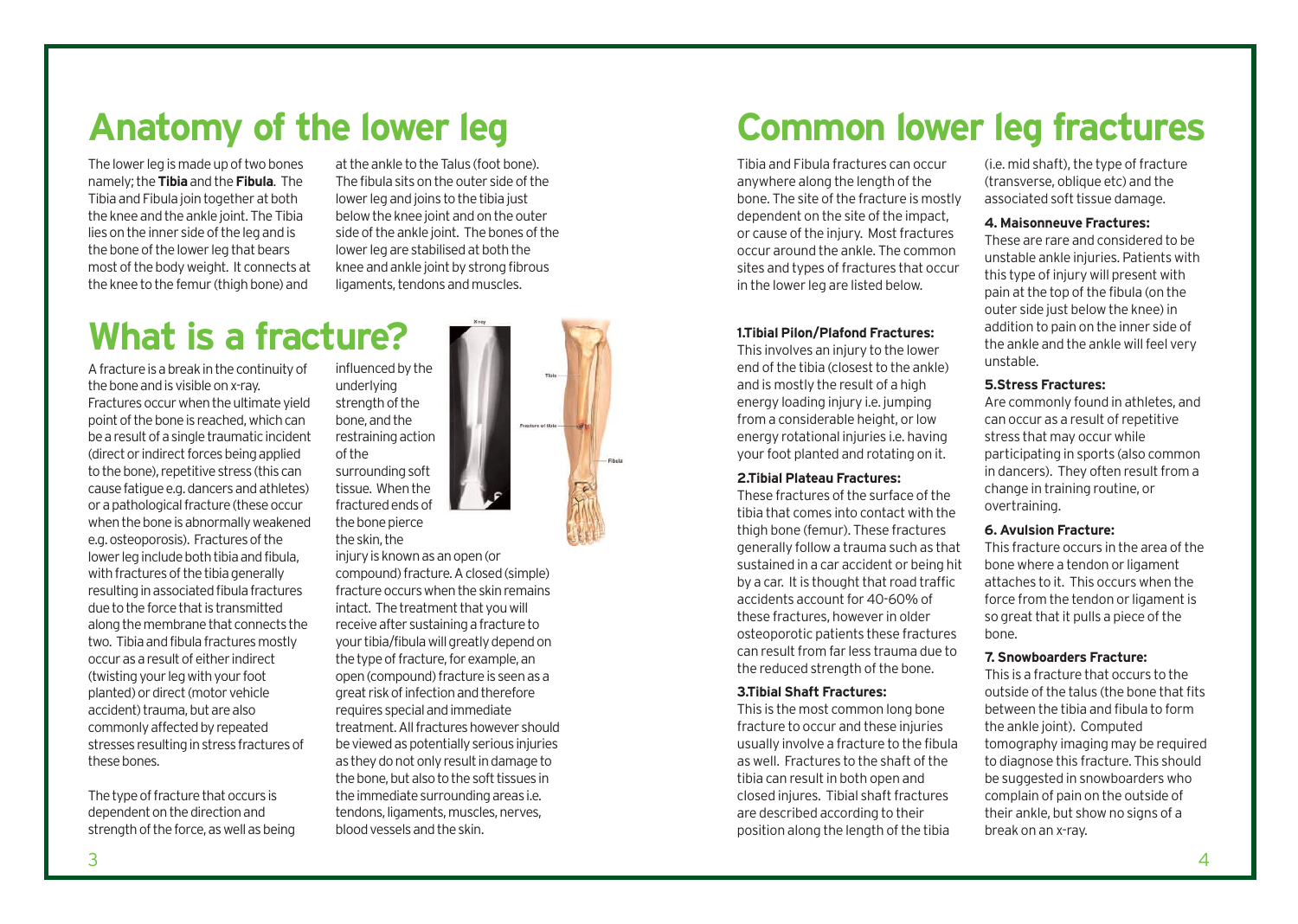**Due to the severity of injury that can result from a lower leg fracture, it is essential that if you suspect you may have broken your leg, seek medical help immediately so that appropriate scans and treatment**

**can be provided to minimise the risk of further damage. It is also essential that you stabilise the lower leg to limit any further displacement or damage to associated soft tissue structures.** 

# **What are the symptoms of a fracture?**

Bones do not break haphazardly, with a common indicator being some sort of traumatic incident. Common features of fractures are the following:

 **A history of injury** – the type of injury gives vital information as to the site of the fracture and any associated injuries that may be present. If there has been no violent incident there may be some underlying cause for the fracture such as osteoporosis and it is important that the underlying cause is determined on examination.

 **Pain** – This is usually at the site of the injury but will vary with the site and instability of the fracture as well as from one person to another.

 **Inability to put weight on leg** – a loss of sensation or strength is particularly important as this may suggest nerve or vascular complications. It is possible however, for some people to still be able to move, or bear weight on, the joint despite a fracture occurring. Other factors therefore need to be taken into account before dismissing the possibility of a fracture.

**Bruising and Swelling - This is** common when the fracture is close to the surface e.g. a fracture of the shaft of the tibia. Severe swelling, however does not distinguish a fracture from an injury to the surrounding soft tissue and therefore an x-ray may be needed to determine the diagnosis. A very swollen joint (especially after a direct impact as in a motor vehicle accident) may indicate a tibial plateau fracture and this will be accompanied with tenderness around the joint line on the inner/outer side of the knee.

**• Deformity** - There may be shortening of a leg, a change in the angle of the lower leg or a step in the bony alignment.

 **Tenderness and an increase in temperature** – Tenderness and localised pain over the fracture site as well as an increase in temperature are usually present; however this may also indicate a soft tissue injury.

 **All open fractures require antibiotics and an emergency Orthopaedic consultation**.

# **What treatment will I receive?**

Treatments of fractures in the lower leg are dependent on the nature and severity of the break. If the fracture is open, immediate surgery is required and effective infection control is essential to prevent any long term complications.

There are various techniques that can be used to ensure that the fracture site is well aligned and to maximise the union and stability between the broken bone sites.

**1. Reduction:**A reduction of a fracture simply means the realignment of the two ends of bone that have been displaced. This needs to occur if the bone does not naturally heal in the right position affecting function, or if the fracture is affecting the surrounding soft tissue.

**2. Hold/Fixation:** Either internal or external fixations are usually required to provide stability to the leg and ensure that effective healing takes place. External fixations can be either surgical or non surgical and include:

**a) Splints or casts** (plaster of paris)

**b) Traction** (used less frequently) **c) External or frame fixation**

(surgery is required to secure this structure, and the fragments are held in position by screws that pass through the bone both above and below the fracture site and held in place by a frame)

**Internal fixation** has become more popular as techniques have improved. An open reduction with an internal fixation is now frequently used in patients who are at an increased risk of long periods of immobility. Common types of internal fixation include: **a)** Screws

**b)** Plates

**c)** Intramedullary nail (a long rod that is inserted into the bone cavity and may be secured with a nail to prevent rotation and prevent the rod from moving) **d)** Wires

How long you spend in hospital, and whether you receive your initial treatment in or out of hospital will again depend on the type and severity of your fracture, and what procedure was used to stabilise your fracture. It is therefore essential that you follow the advice of your Doctor as well as your physiotherapist with regards to how early you can start to put weight on your foot, what aids you need to use (e.g. crutches, stick, frame) and when you can return to activity after your fracture site has healed (e.g. after the plaster of paris has been removed).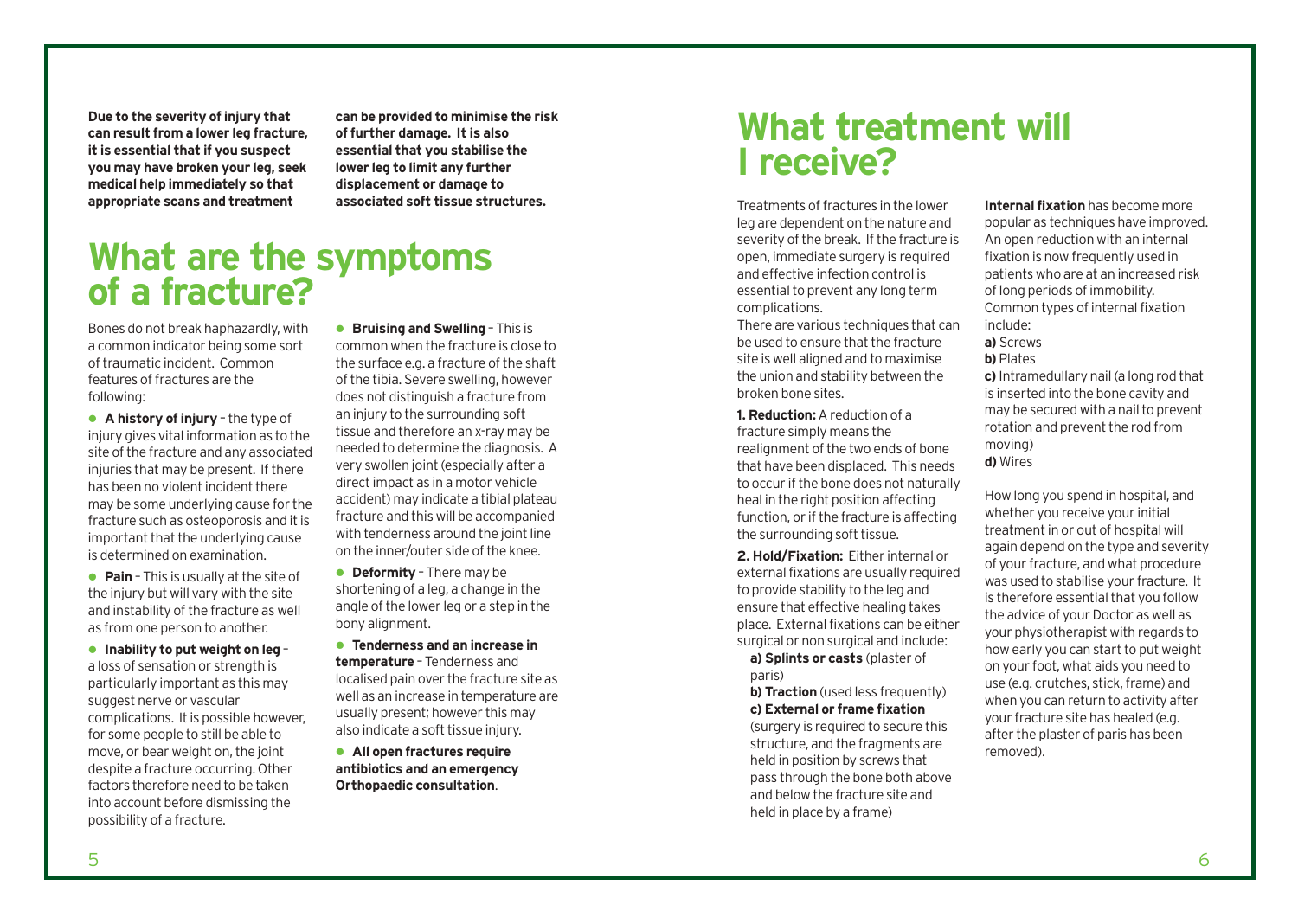After any period of inactivity there will be a notable loss of muscle strength in the leg and may be a reduction of range of movement in either the ankle or knee joints or both. It is therefore important that you start your exercise programme slowly, work in your pain free ranges of movement and always follow the advice of your doctor or allied health professional. Many of the isometric exercises from phase one can be started while you are in a plaster cast, and these can also help

to strengthen the muscle and encourage blood flow to the lower leg helping to prevent blot clots from occurring. It is also important while your injured leg is immobilised that you keep all other joints moving i.e. your hip and knee (if it is not affected as in a tibial plateau fracture) as well as the other leg. Reduced movement in joints for long periods of time can result in a reduced range of movement and a delay in returning to full function.

# **What exercises can I do?**

It is important that you are aware that the exercise programme that is included in this pack is a general programme to encourage the return of muscle strength and range of movement to the joints after you have sustained a fracture to your lower leg. It is however essential that before starting any of these exercises within this pack that you have consulted with

your Doctor or allied health professional and been given the all clear to start with strengthening activities. It is also advisable that you show this programme to your health professional to ensure that the exercises in it will be effective in aiding the recovery of your specific injury.

# **Exercises**

When starting an exercise programme it is important that you start slowly, and ensure that you are able to do all exercises in a controlled, pain free, and full range of movement before moving on to the next exercise phase. As already mentioned, if you are in a plaster cast, the isometric

(static) exercises in phase one can be performed, using the cast as your resistance. This will help to maintain some muscle mass while the cast is still on. All the exercises that are suitable to be done, even before the cast is removed, are indicated with an \*.

## Phase 1 **STRETCHING**

- Hold each stretch for **30 seconds** and repeat **2-3 times** on each leg
- Exercises should be performed **daily** and twice a day if possible.
- **Do not bounce** the stretch
- **Do not** stretch into **pain**



**GASTROCNEMIUS STRETCH** Keep the back leg straight with the heel on the floor and pointing in a straight line to the wall. Lean into the wall until a stretch is felt in the middle to upper calf. You may need to start this stretch in a seated position, with your leg straight out in front and using a towel to bring your toes towards you.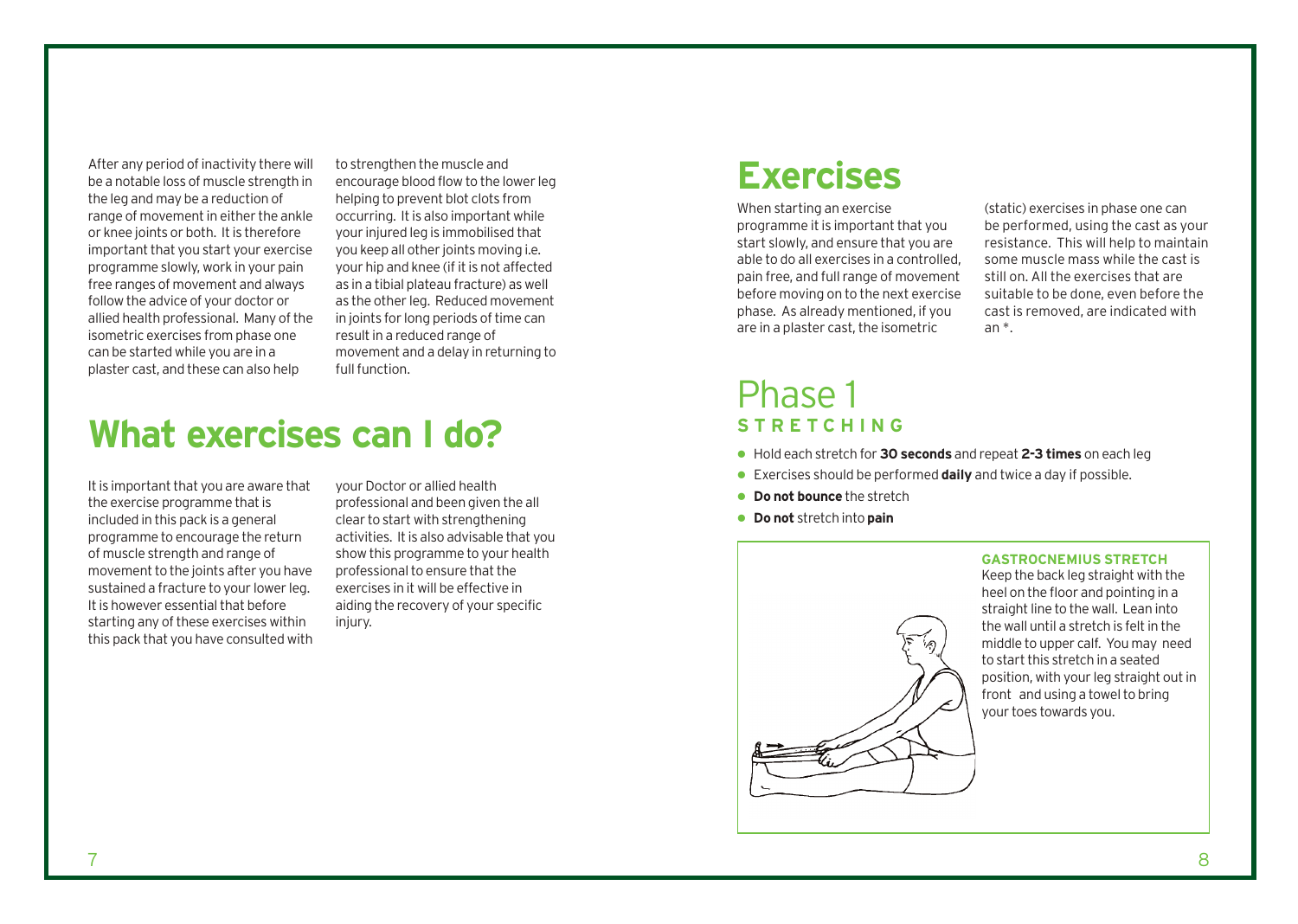# **Exercises** phase 1 (continued)



**SOLEUS STRETCH** Keep the back leg slightly bent, with the heel on the floor and pointing in a straight line to the wall. Lean into the wall until a stretch is felt in the lower calf. Again this can be started in a long sitting position with your affected leg straight out in front of you, slightly bending your knee and using a towel to bring your toes towards you. You should feel the

stretch in your lower calf.

## **TIBIALIS ANTERIOR STRETCH**

Lay on your back with one knee bent and the other straight. Raise the bent knee up and when it is at right angles to your hip, straighten at your knee. Now point your toes forwards and inwards, and you should feel a stretch along the front of your leg. Only rotate to a pain free position



Lying on your back, one leg straight and one knee bent. Raise the bent leg up towards your chest until your knee is in line with your hip (90º angle). Now straighten the knee. You should feel a stretch at the back of your leg. You can use a towel if necessary to aid you in lifting your leg for the stretch

**HAMSTRINGS**



## **QUADRICEPS**

Lying on your right side, your right arm extended up to cushion your head, use your left hand to grasp your left ankle as you bend your left knee backwards. You should feel the stretch along the front of your thigh. Repeat twice on your right before rolling over to stretch your left leg. It is important to keep the other leg bent at both the hip and the knee, so as not to hyperextend your back. Use a towel in this stretch if you are unable to reach your ankle or bend your knee too far. If you have had a tibial plateau fracture, it is important to consult with your physiotherapist on the best way and when to perform this stretch.

## **MOBILITY & STRENGTHENING**

- Repeat **2 sets** of**10-12 repetitions** of each exercise
- If it is an **isometric (static)** exercise, **hold** the position for **10 seconds** and repeat**10 times**
- Make sure that you work in **a pain free range of movement** and gradually increase your range as you go.
- These exercise can be performed **daily**, and repeat twice a day if possible



## **ANKLE ALPHABET**

Sitting or lying with your leg out stretched in front of you. Now raise your leg, keeping the knee straight and leg still. Paint the alphabet in the air with your foot, using capital letter. Move slowly to get full range of movement in the ankle. The movement should not be from your hip, only your ankle, and the range should be pain free.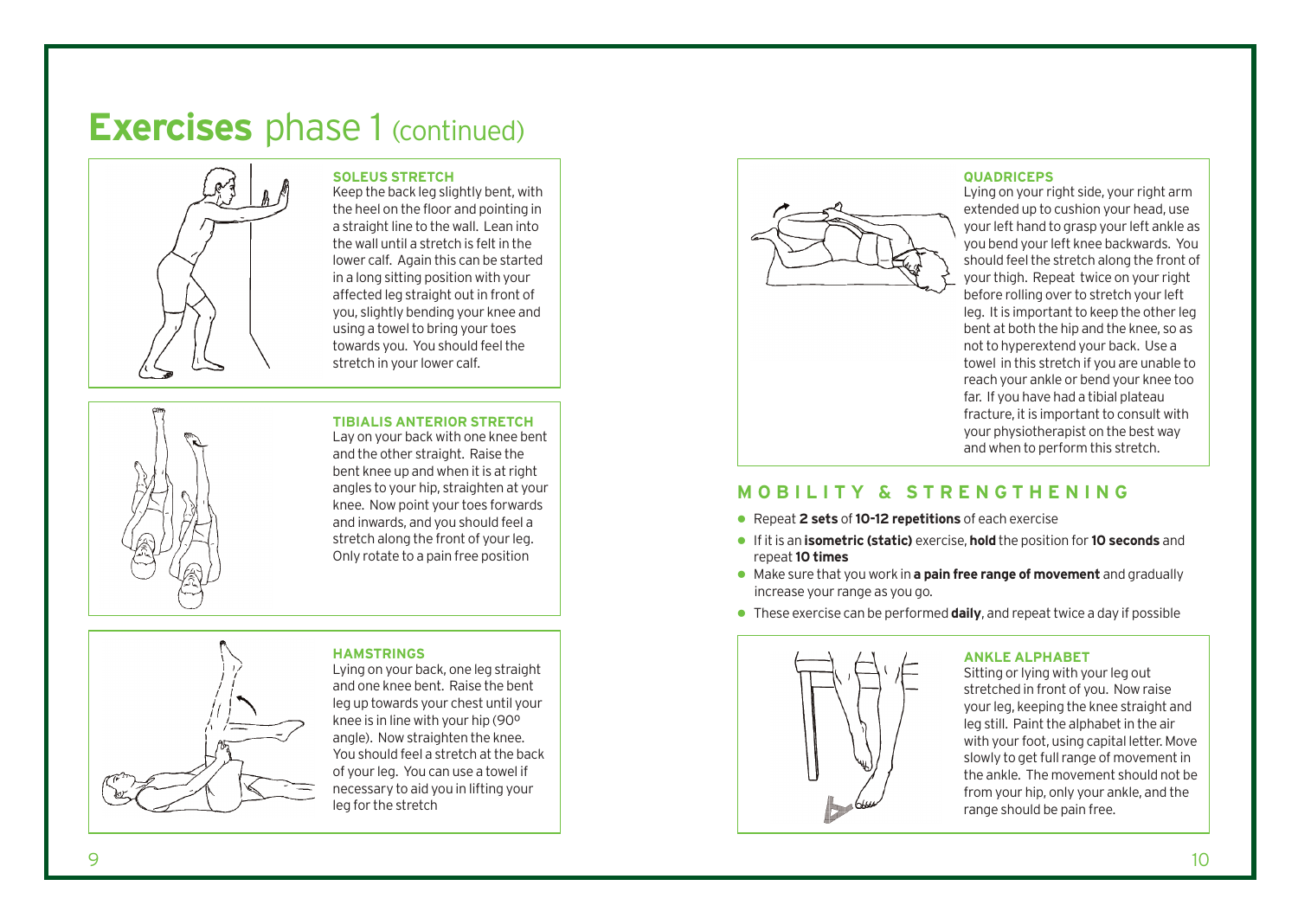# **Exercises** phase 1 (continued)



## **ANKLE PUMP**

Lying on your back with your leg elevated over a chair so that your knee is at a 90º angle and foot is free to move. Now gently bring your toes towards you as far as you can and then away from you as far as you can pain free.

### **ACTIVE FOOT MOVEMENTS UP AND DOWN**

Lying on your back or sitting with your involved leg straight out in front of you. Now gently bend and straighten ankle. Move through full pain free range of motion.



## **ACTIVE FOOT MOVEMENTS IN AND OUT**

Lying on your back or sitting with your back supported and involved leg straight out in front of you. Now gently turn ankle/foot in and out, without moving your knee. Move through a full pain free range of motion.



## **STATIC DORSIFLEXION (TOES UP)\***

Sit with your legs straight out in front of you. Place a rolled pillow between the feet with the injured foot on the bottom. Squeeze the feet together, pulling toes of the injured foot up towards you. There should be no movement in the injured foot, merely a contraction in the shin muscle.

## **STATIC PLANTARFLEXION (TOES DOWN)\***

Place a rolled pillow against the wall, and press the sole of your foot into the pillow i.e. your toes pointing away from you. There should be no movement.



## **STATIC INVERSION (TOES IN)\***

With rolled pillow between feet, press inner border of feet into pillow. There should be no movement, just a contraction of the muscles on the outside of your leg.

## **STATIC EVERSION (TOES OUT)\***

Place a rolled pillow against the wall and press the outer border of your foot against the pillow. There should be no movement, just a contraction of the muscles on the inside of your leg.

 $11$  12 \*These exercises can be done whilst you still have the plaster cast on

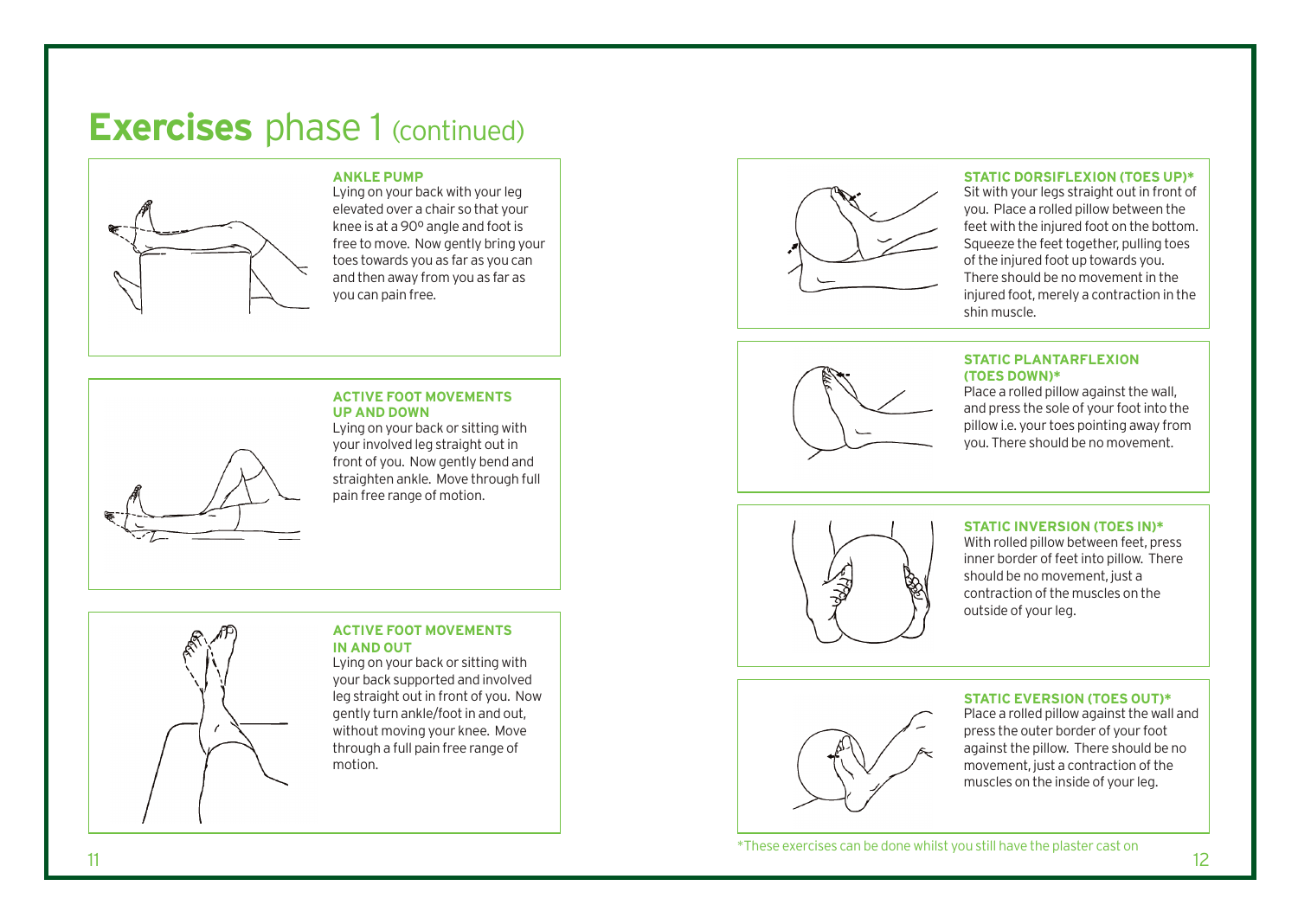# **Exercises** phase 1 (continued)



## **CALF RAISE\***

**Seated:** Sitting slightly forwards on a chair, with your knees bent and feet flat on the floor. Now rock onto your toes so that your toes are pointing at the ground. Relax to the start position.

**Standing:** Once you feel strong and have enough range in your ankle you can try this standing. Standing side on to a table, holding on for support, raise up onto your toes in the following manner; first onto your big toe, then onto the middle of your foot and then onto your little toe. This sequence equals one repetition

## **TOE RAISE**



**Seated:** Sitting slightly forwards on a chair, with your knees bent and feet flat on the floor. Now rock onto your heels so that your toes lift up off the ground. Relax to the start position.

**Standing:** Once you feel strong enough and ha ve enough range o f movement in your ankle, you can try this s tanding. S tanding side on to a table, holding on for support, raise up onto your toes in the following manner; first onto the outside of your heel, then onto the middle, and then on to the inside of your heal. This sequence equals one repetition.



### **STORK STANDING**

Start in a seated position with your feet on a pillow and rock forwards and backwards between your toes and your heels, and then side to side. Now try and progress to a standing position. Standing on a solid surface, holding onto a table or stable support to start with. Take your weight onto your involved leg and try to balance. Once you feel confident you can try and lift your hand off the table/support. Hold this position for as long as you can. You may only manage a few seconds to start with. Build this up to 30-60 seconds on each leg.

## more e xercis es >>>>>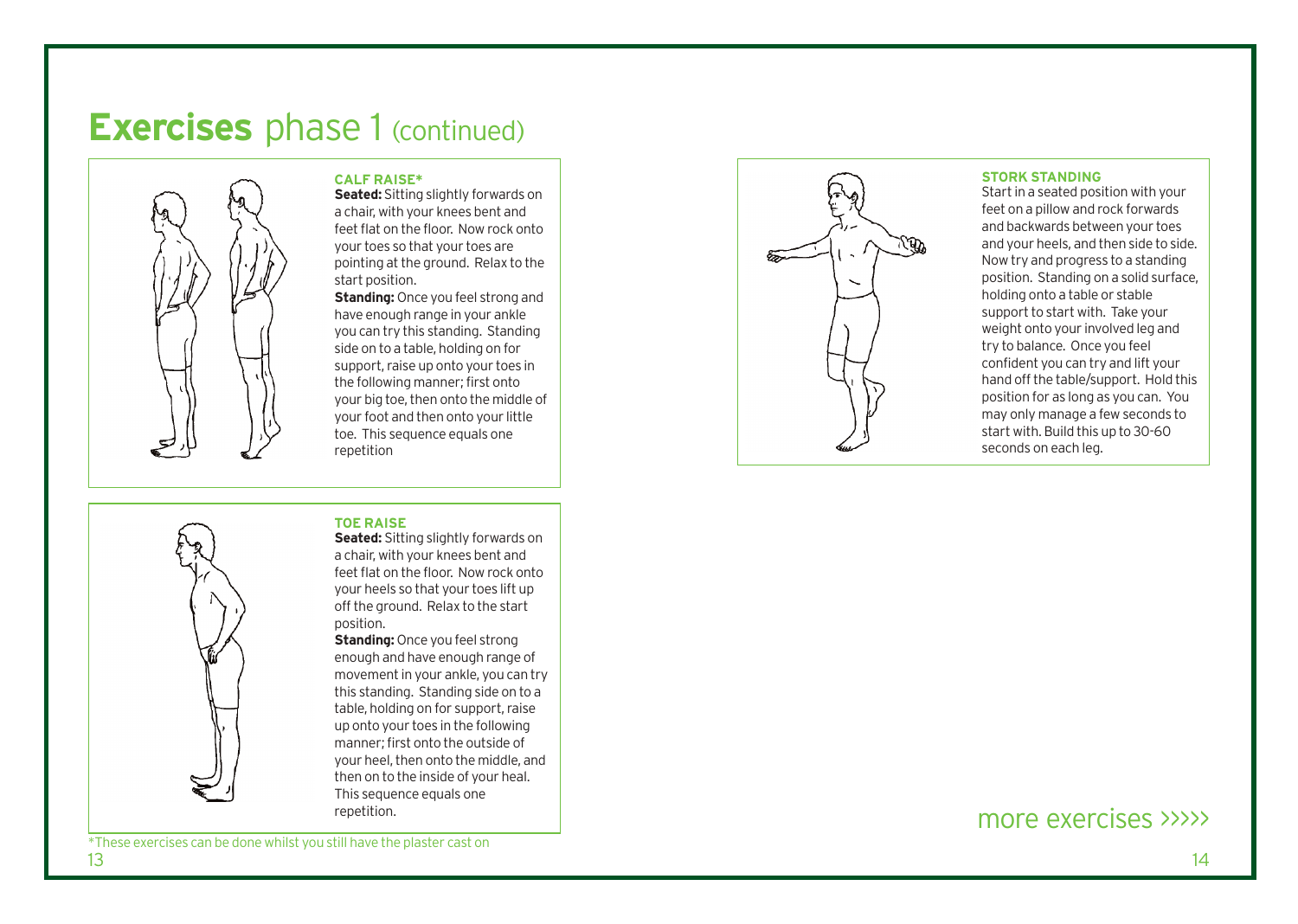# **Exercises** phase 2

This phase of exercise can be started once you are able to complete phase 1 exercises pain free and with control. Do not be afraid to go back to phase 1 if you feel that you are unable to safely continue with the phase 2 exercise or you can overlap the phases if you are not completely

confident to do all the exercises in phase 2 yet. Be aware of pain as your marker of doing too much or maybe even doing the exercise incorrectly. Continue with the stretches in phase 1, and you should now be able to perform the calf stretches in a standing position.

## **MOBILITY & STRENGTHENING**

- Repeat **2 sets** of**10-15 repetitions** of each exercise
- These exercises should be performed at**least once a day**, twice if possible
- Make sure that you work in a pain free range of movement and gradually increase your range as you go



## **RESISTED DORSIFLEXION (TOES UP)**

Sitting with your back supported and leg straight out in fron t. Anchor one end of the tubing/band to a fixed object (table leg), and the other end around your foot, pull the foot towards you. Return slowly to the starting position. Movement should be slo w, controlled and pain free.

## **RESISTED PLANTARFLEXION (TOES DOWN)**

In the above position, holding one end of the band, and other end tied around foot, press foot downwards towards the floor (i.e. point your toes). Return slowly to the starting position. Movement should be slow, controlled and pain free. Band can be obtained from your physiotherapist or a sports store.



## **RESISTED INVERSION (TOES IN)**

Tie the ends of the band together and anchor the band around a table. Sitting side on to the table, loop the band around the foot of your injured leg, which should be closest to the table. Move the toes up and in towards the opposite leg. Be sure to only use your ankle and not your whole let. The movement should be slow, controlled and pain free.

## **RESISTED EVERSION (TOES OUT)**





## **STRAIGHT LEG RAISE**

Sitting on the floor with one knee bent and the other straight, lean back on your arms to support your back. Now raise the straight leg off the floor, keeping your knee straight. Perform one set with your toes pointing up and the second with toes pointing out, keeping your knee pointing towards the ceiling.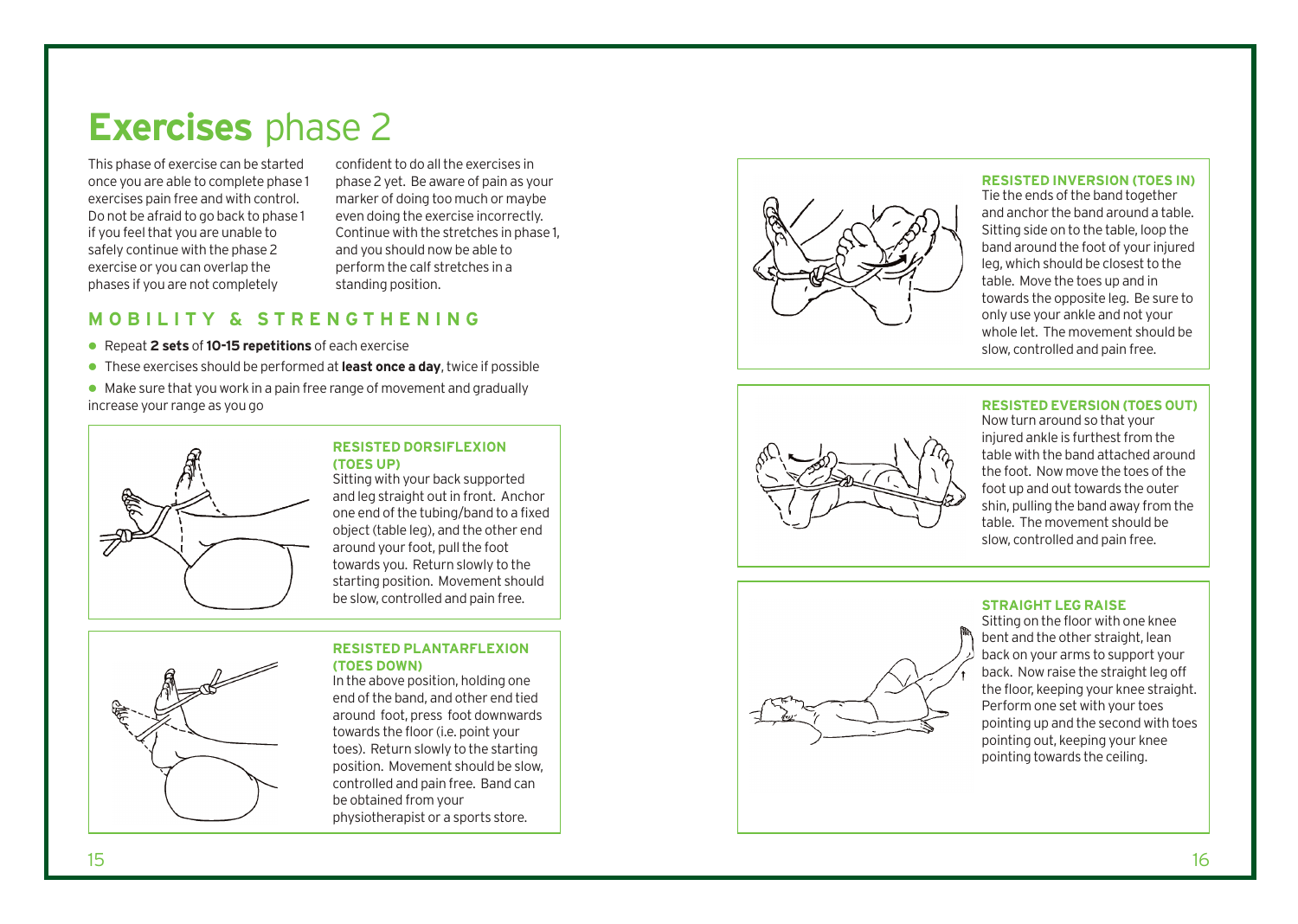# **Exercises** phase 2 (continued)

**WALL SLIDES**



Standing leaning up against a wall, your feet a little away from the wall and pointing slightly outwards. Push your back against the wall. Slowly lower your body into a seated position and hold this position for 5- 10 seconds. Complete 10 repetitions. If you have a restriction in the range of movement in your ankle you may find that you are not able to go down too far. Therefore limit your range according to your pain and available range of movement. You should feel the muscles in your thighs working

## **HAMSTRING CURLS WITH BAND**

Lying on your stomach, with one end of the band attached to a table and the other at tached around your ankle. Starting with your knee straight, bend your knee towards your bottom keeping your pelvis in neutral and knee on the floor. The movement should be slow and controlled in both directions, only moving in a pain free range.





## **SINGLE LEG CALF RAISE**

Supporting yourself against a wall or holding onto a table, stand on one leg and raise up onto your toes in the following manner; first onto your big toe, then onto the middle of your foot and lastly onto your little toe. This sequence equals one repetition.

## **STANDING TOE RAISE**

Standing with your weight now on your heels, raise your toes off the ground in the same sequence as the calf raises, i.e. middle of your heel, outside and inside. This sequence is one repetition.

## **STATIC LUNGE**

Place one foot in front of the other. Bend both knees together until you have a 90º bend in both. Ensure that your front knee does not go over your front foot when bending to 90º. Return to the starting position. Complete all repetitions on one leg before changing to the other.

## **STEPPING LUNGES**

Once you are able to perform the above exercise pain free with control, progress to stepping lunges. Step forwards with one foot in to a lunge position so both knees are at a 90º angle. Ensure that front knee does not go over your front foot when bending to 90º. Return to starting position and repeat the same movement with the opposite foot. Be as stable as possible during the exercise.